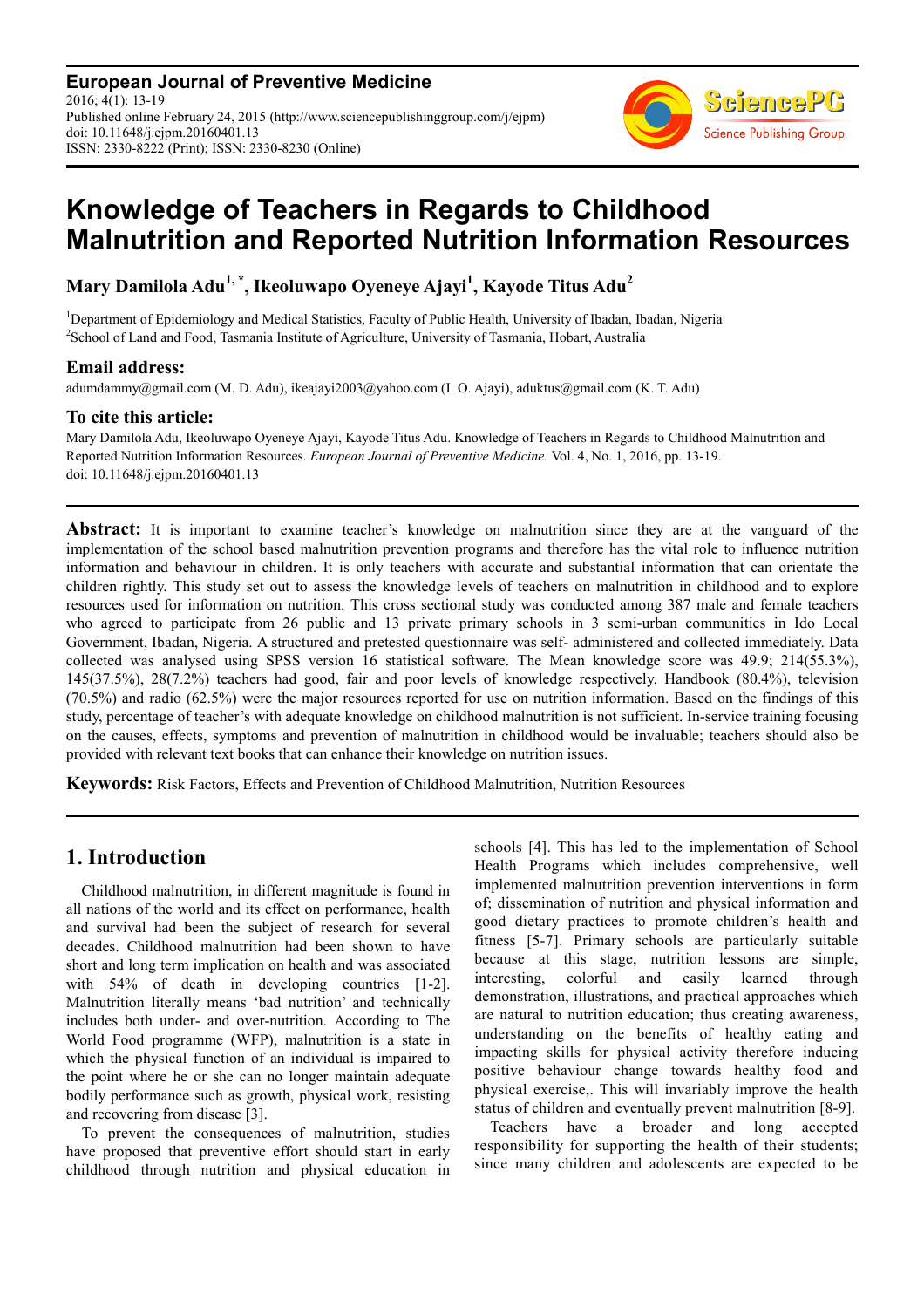enrolled in school, where they spend more time than in any environment away from home [10-11]. Teachers have the potential to play a significant role in an effort to improve, develop or positively influence students' dietary behaviour; by disseminating nutrition information through formal interactions and by serving as role models through informal interactions with students [12]. School teachers could be useful source of nutrition information for students but they would have to possess adequate and precise knowledge of nutrition issues. Research has shown that teachers quality, whether measured by content, knowledge, experience, training or credentials is strongly related to the type of information that will be disseminated to students [13]. Therefore school teacher's knowledge of malnutrition is an essential factor in optimising their function as educators on how to prevent malnutrition in school children. Understanding of teacher knowledge is useful to make educational innovations more successful [14]. In the curriculum for primary school education in Nigeria, nutrition issues is not taught as a standalone subject but is integrated into health education and other subjects. A study revealed that adequate knowledge of school health programme is low among Nigerian primary school teachers [15].

Teachers have the role of providing vital information to promote knowledge and understanding on the causes, effects and preventive strategies for malnutrition thus leading to positive behavioral change towards nutrition issues and physical activities among pupils. Teacher's knowledge about malnutrition will influence how they will be able to perform this role. However, literatures on the evaluation of teachers who are at the vanguard of the implementation of these school based malnutrition prevention interventions are limited. Therefore there is a risk that huge investment in malnutrition prevention intervention in primary schools might not yield the desired result in Nigeria if the knowledge of teachers on the components of the targeted disease is not acknowledged, as only teachers with accurate and substantial knowledge can orientate the children rightly. Thus, the purpose of this study was to provide data on; the malnutrition knowledge and sources of nutrition information of primary school teachers. The first objective was to; assess teacher's level of knowledge on malnutrition. The second objective was to access the resources used for nutrition information. In achieving these objectives; the following research questions were raised.

- 1. What is the level of knowledge of teachers on malnutrition?
- 2. What are the resources teachers access to acquire information on nutrition issues?

These information are important for understanding messages that may be given by teachers to pupils and for planning intervention that may be needed by teachers so as to enhance effective implementation of school-based malnutrition prevention intervention programmes.

# **2. Methods**

#### *2.1. Study Area*

This cross sectional study was conducted in February and March, 2010 among teachers in the Ido Local Government Area (LGA) of Ibadan, Oyo state, Nigeria. The LGA is semiurban in nature and mostly inhabited by farmers and petty traders.

#### *2.2. Sample Size and Sampling Technique*

The sample size for this study was calculated using this equation

$$
N=\frac{Z^2[P(1-P)]}{d^2}
$$

Where 'z' is the critical value, and in a two tailed test, it is equal to 1.96, due to paucity of data on teacher's malnutrition knowledge, 50% was adopted as the estimate of teachers with proper knowledge of malnutrition; which is p and d is the estimated accuracy set at 5%. Therefore the minimum sample size was calculated as:  $n = [1.96^2 (0.5) (0.5)] \div (0.05)^2$ 

This gave a sample size of 384. In anticipation of a response rate of 90%, sample size was increased to 426.

A multistage sampling technique was used to select these samples.

#### *2.3. Study Instrument*

The structured questionnaire was designed based on review of relevant literature and basic childhood malnutrition knowledge. It was self- administered by classroom teachers of the selected schools. To ensure the content validity of the instrument, the questionnaire was referred to 4 experts in the fields of child health and health education to ascertain its relevance, appropriateness and clarity. The questionnaire was pretested among 20 teachers in another school not included in the study. A test–retest method of reliability was applied to the questionnaire and was administered to them on two occasions one week apart. For all the domains of the questionnaire; Spearman's correlation coefficient varied from 0.71 - 0.88. Following the pre-testing, the necessary adjustments were made to facilitate understanding of the instrument by the participants.

The first section of the questionnaire collected background information of the respondents including; age, sex, highest educational qualification, years of teaching experience, year of most recent qualification.

The second section tested participants' knowledge on malnutrition. "Knowledge" in this study was accessed using five domains of "the knowledge of the risk factors, symptoms, effects, current trends and prevention of malnutrition in children". An assumption was made in this study that knowledge of these five critically important aspects would contribute towards teacher's ability to properly function in their responsibility as nutrition educators. To test for knowledge of risk factors, we put forth some inaccurate propositions (e.g consumption of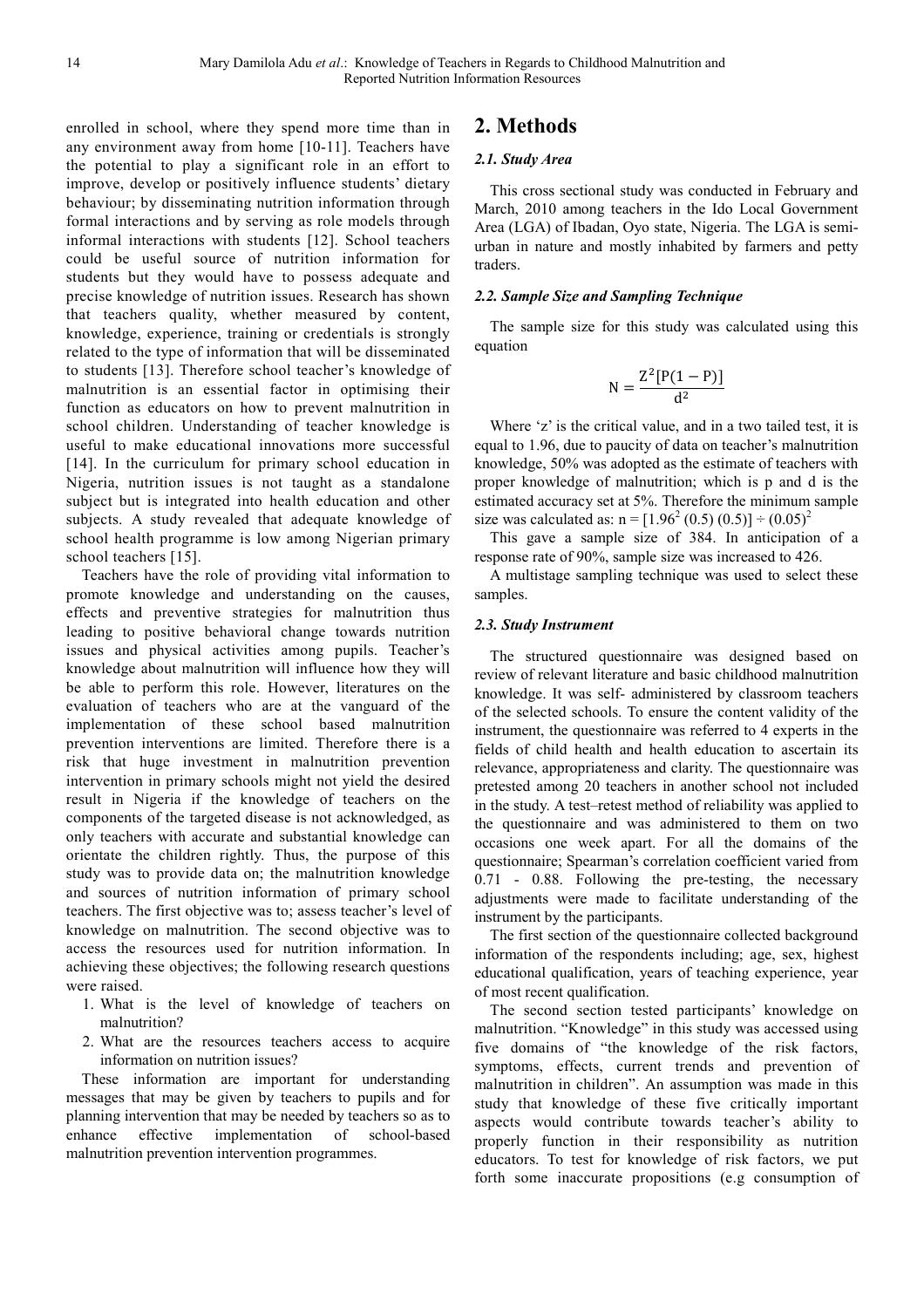protein rich foods causes kwashiorkor in children) and a set of accurate ones (inadequate dietary intake, frequent infections and diseases; as causes of malnutrition). We employ the same format to inquire about respondents' knowledge on the effects and prevention of malnutrition. Some of the inaccurate propositions that were included in this regards are; ''malnutrition in children can cause improved performance in academic work'', ''consumption of foods rich in vitamin A can prevent scurvy in children'' while "children's brain can be affected by malnutrition resulting into low intellectual power'', ''schools commitment to promoting healthy food intake in her environment prevent malnutrition'', constituted the accurate ones. We adopted a ''Yes'', ''No'' or ''I don't know'' options to questions assessing knowledge on the current trends and symptoms of malnutrition.

The third section of the questionnaire inquired about the resources respondents' have used in time past to acquire information on nutrition. Respondents were allowed to choose more than one option.

#### *2.4. Data Analysis and Management*

SPSS statistical software (version XVI; SPSS Inc. Chicago, IL) was used for all analyses. Data was summarized using descriptive statistics such as means, range, standard deviations and percentages. Student t-tests and Anova were used to test for associations between categorical and continuous variables respectively. A 'p value' less than 0.05 was considered to be statistically significant. The number of questions in each of the knowledge domains were; causes (6), effect (5) current trends (4), symptoms (14) and prevention (10). All questions were weighed equally during scoring and each correct answer was assigned a score of 2 points while a wrong or not sure response was scored 0. This makes maximum obtainable points of 79. Overall scores was computed as a continuous numerical variable and then converted into 3 equal parts as categorical variables to represent levels of knowledge. This includes 'poor', 'fair' or 'good' levels of knowledge. There was also a mean knowledge score of the respondents by their background characteristics.

#### *2.5. Ethics Statement*

Ethical approval for this study was obtained from the Ethical Review Board of the Oyo state Ministry of Health. A letter of approval was granted by the Education board. Signed informed consent was also obtained from each participant upon proper understanding of the research process.

### **3. Results**

#### *3.1. Background of Respondents*

The response rate was 90% (387/429). Their age ranged from 20 to 59 years with a mean age of  $37.5 \pm 9.1$  years. Most of the respondents were female 257(66.4%). Years of experience in teaching profession ranged from 1 to 34 years with a mean of  $10.4 \pm 8.2$  years. Most of the respondents (n= 228, 58.9%), had the National Certificate in Education as their highest educational qualification.

#### *3.2. Knowledge of Childhood Malnutrition*

#### *3.2.1. Knowledge on the Risk Factors for Malnutrition (Table 1)*

Majority, 302(78%) rightly know that "inadequate food hygiene and childcare can result into undernutrition" and 306 (79.1%) noted high consumption of dietary fat, carbohydrate and sweetened drinks as part of the causes of overweight and obesity. Three hundred and one (77.8%) knows that a child can become malnourished if he/she lacks knowledge about food nutrients and right food choices. However, not up to half of the respondents (47.3%) have the knowledge that deficiency in the consumption of protein rich foods result into kwashiorkor in children.

*Table 1. Respondents Knowledge on the risk factors of malnutrition (N =*  $\frac{1}{2}$ *387).* 

| <b>Knowledge Items</b>                                                                                                                                                           | <b>Correct</b> | <b>Correct answers</b> |               |
|----------------------------------------------------------------------------------------------------------------------------------------------------------------------------------|----------------|------------------------|---------------|
|                                                                                                                                                                                  | response N     |                        | $\frac{0}{0}$ |
| Inadequate dietary intake and diseases are<br>immediate causes of undernutrition                                                                                                 | true           | 291                    | 75.2          |
| Frequent infection and diseases in children<br>can result into undernutrition                                                                                                    | true           | 247                    | 63.8          |
| Inadequate food hygiene and childcare can<br>result into undernutrition<br>A child can become malnourished if he/she<br>lacks knowledge about food nutrients and<br>food choices | true           | 302                    | 78.0          |
|                                                                                                                                                                                  | true           | 301                    | 77.8          |
| High consumption of protein rich food<br>causes Kwashiorkor in children                                                                                                          | false          | 183                    | 47.3          |
| High consumption of dietary fat,<br>carbohydrate and sweetened drinks in<br>children can result into Overweight and<br>obesity                                                   | true           | 306                    | 79.1          |

#### *3.2.2. Knowledge on the Effects of Malnutrition (Table 2)*

Additionally, 338 (87.3%) of them knew that undernutrition can result into low intellectual ability in children and 311(80.4%) correctly noted that adequate nutritional status of children can lead to better attendance and high enrolment in school. However, a larger percentage (54.8%) of them lacks the knowledge that undernutrition can result into frequent infections such as malaria and diarrhea.

*Table 2. Knowledge on the effects of malnutrition.* 

| <b>Knowledge Items</b>                                                                                               | Correct  | <b>Correct answers</b> |               |
|----------------------------------------------------------------------------------------------------------------------|----------|------------------------|---------------|
|                                                                                                                      | response | N                      | $\frac{0}{0}$ |
| Children's brain can be affected by<br>undernutrition resulting into low Intellect                                   | true     | 338                    | 87.3          |
| Undernutrition cannot result into frequent<br>infection (such as malaria, diarrhoea)                                 | false    | 175                    | 45.2          |
| Adequate nutritional status in children<br>can be responsible for better attendance<br>and high enrolments in school | true     | 311                    | 80.4          |
| Undernutrition in children can cause<br>improved performance in academic work                                        | false    | 218                    | 56.3          |
| Obesity can result into poor attention and<br>poor memory in school children                                         | true     | 227                    | 58.7          |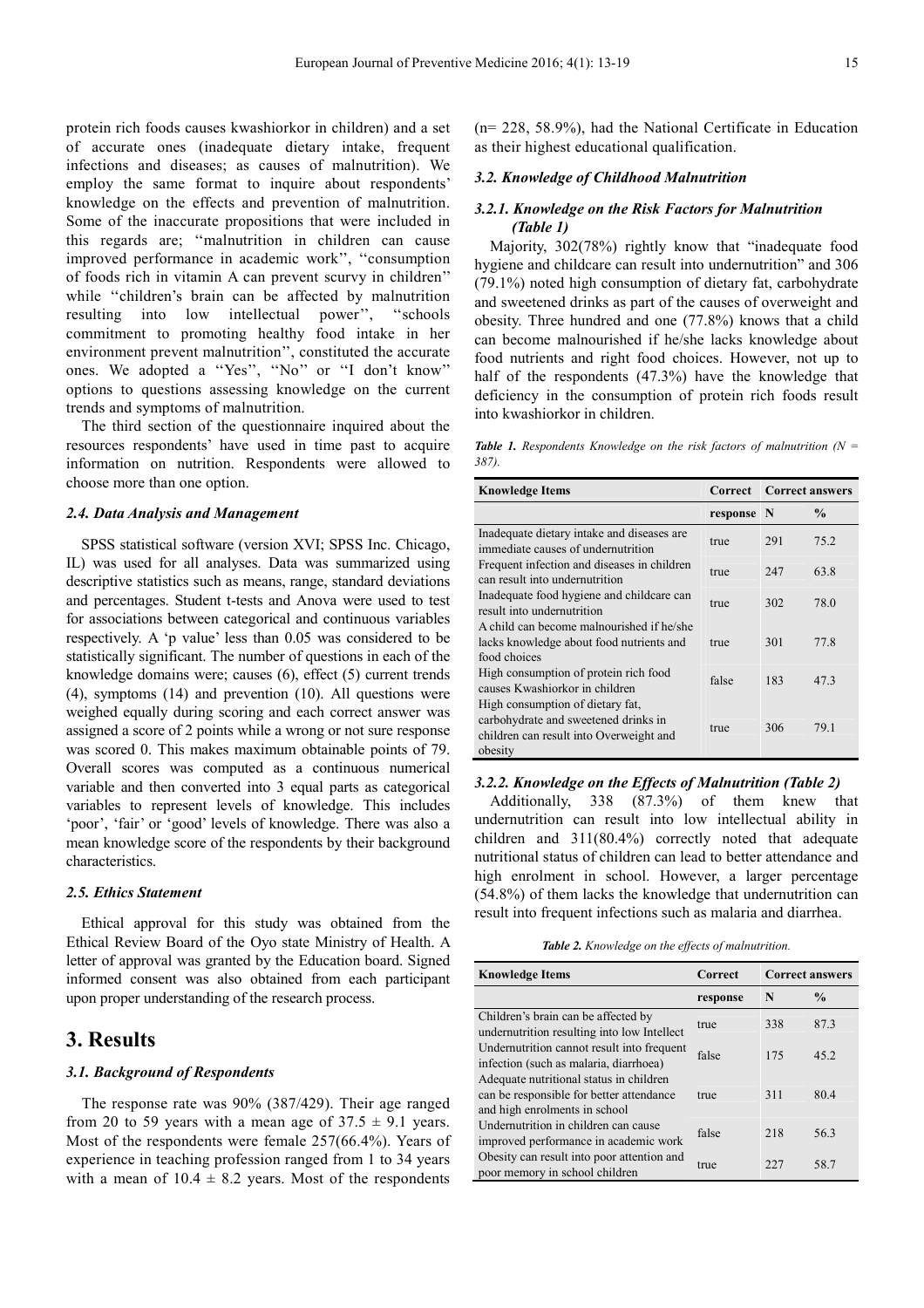### *3.2.3. Knowledge on Current Trends of Malnutrition in Children*

A larger portion, 375(92.3%) of the respondents rightly indicated that malnutrition is a problem among Nigerian primary school children and that undernutrition is a form of malnutrition 359(92.8%). On the other hand, only 151 (39.0%) was able to recognise overnutrition as a form of malnutrition but 275(71.1%) knew that it is possible for school children to be overweight or obese.

#### *3.2.4. Knowledge on the Symptoms of Undernutrition and Overnutrition (Table 3)*

Also, 362(93.5%) and 286(73.9%) of the respondents were able to identify poor growth and restlessness respectively as signs in undernourished children but not up to half of them 43(11.1%) were able to recognise scaling and cracking of lips and mouth as an obvious sign of undernutrition in children. Also, only a few percentage 104 (26.9%) and 97 (25.1%) knew that prominent facial and collar bone respectively were not features of overnourished children.

*Table 3. Knowledge of symptoms of undernutrition and overnutrition (N= 387).* 

| <b>Variables</b>                       | Correct        | <b>Correct answers</b> |               |
|----------------------------------------|----------------|------------------------|---------------|
|                                        | response       | N                      | $\frac{6}{9}$ |
| Symptoms of Undernutrition             |                |                        |               |
| Fatigue                                | Yes            | 311                    | 80.4          |
| Poor eye sight                         | <b>Yes</b>     | 335                    | 86.6          |
| Poor growth (shortness for age)        | Yes            | 362                    | 93.5          |
| Dry sparse hair that falls out easily  | Yes            | 293                    | 75.7          |
| Restlessness                           | Yes            | 286                    | 73.9          |
| Dry and scaly skin                     | Yes            | 292                    | 75.5          |
| Decaying teeth                         | Yes            | 216                    | 55.8          |
| Scaling and cracking of lips and mouth | <b>Yes</b>     | 43                     | 11.1          |
| Symptoms of overnutrition              |                |                        |               |
| Prominent facial bone                  | No             | 104                    | 26.9          |
| Obesity                                | <b>Yes</b>     | 323                    | 83.5          |
| Bone and joint problems                | <b>Yes</b>     | 222                    | 57.4          |
| Perpetual protruded abdomen            | <b>Yes</b>     | 274                    | 70.3          |
| Prominent collar bone                  | N <sub>o</sub> | 97                     | 25.1          |
| Depression                             | Yes            | 222                    | 57.4          |

#### *3.2.5. Knowledge on Prevention of Malnutrition (Table 4)*

Similar number of respondents 176(45.5%) rightly noted that 'a balanced diet is not one that contains high proportion of fat' and that 'whole grains (e.g. rice and maize) represents the best calorie needed by the body'. Also, 298 (77%) knew that teachers are key elements in the development of healthy eating habit among pupils. However only a few percentages (8.8%) rightly answered that consumption of foods rich in vitamin A does not prevent scurvy.

*Table 4. Respondents knowledge of prevention of malnutrition (N=387).* 

| <b>Knowledge Items</b>                                                                                                         | Correct  | <b>Correct answers</b> |               |
|--------------------------------------------------------------------------------------------------------------------------------|----------|------------------------|---------------|
|                                                                                                                                | response | N                      | $\frac{0}{0}$ |
| A healthy and adequate diet is<br>important in the prevention of diseases<br>such as pellagra, ricket, obesity,<br>kwashiorkor | true     | 341                    | 88.1          |
| School children's participation in<br>physical activities is a way of<br>promoting a healthy lifestyle                         | true     | 348                    | 89.9          |
| Teaching nutrition and physical<br>education at the primary school level<br>can prevent malnutrition in children               | true     | 232                    | 59.9          |
| Consumption of food rich in vitamin A<br>can Prevent scurvy (bleeding gum) in<br>children                                      | false    | 34                     | 8.8           |
| Commitment of the school to<br>promoting healthy food intake in her<br>environment can prevent malnutrition                    | true     | 312                    | 80.6          |
| Nutritional habit at maturity depends<br>on nutritional habit in childhood                                                     | true     | 272                    | 96.1          |
| Teachers are key element in the<br>development of healthy eating habit<br>among pupils                                         | true     | 298                    | 77.0          |
| A balanced diet is one that contains<br>high proportion of fat.                                                                | false    | 177                    | 45.7          |
| Whole grains(e.g. rice, maize)<br>represent the best calorie needed by the<br>body                                             | true     | 176                    | 45.5          |
| Regular physical activity is an<br>important Factor in the prevention of<br>childhood obesity                                  | true     | 327                    | 84.5          |

#### *3.2.6. Overall Knowledge*

Respondents mean knowledge score was 49.9± 9.5 points with a range of  $18 - 68$  points. This was grouped into 3 equal parts and graded 'poor 'if score is equal or between 18 and 34, 'fair' if equal or between 35 and 51, and 'good' if equals or between 52-68 points. Approximately, an average 214(55.3%) of them had a good knowledge level (i. e scored 52 points or above), 145(37.5%) had a fair knowledge while  $28(7.24\%)$  scored between  $18 - 34$  points and were therefore graded poor in their level of knowledge.

A comparison of mean knowledge score of respondents by their background characteristics are presented on Table 5. This comparison showed no significant difference.

*Table 5. Comparison of respondents mean knowledge score (X) by their background information.* 

| <b>Background</b><br>characteristics       | Mean<br>$(\mathbf{x})$ | <b>SD</b> | Frequency<br>(n) | <b>Test</b><br>statistics<br>and p value |  |  |
|--------------------------------------------|------------------------|-----------|------------------|------------------------------------------|--|--|
| Educational qualification                  |                        |           |                  |                                          |  |  |
| Grade II                                   | 48.7                   | 10.23     | 17               |                                          |  |  |
| National Certificate<br>Examination        | 49.2                   | 9.42      | 228              | $f = 1.54$ ;                             |  |  |
| Bachelor/Higher<br>National Diploma        | 50.6                   | 10.18     | 73               | $p = 0.190$                              |  |  |
| <b>Masters</b>                             | 53.6                   | 5.17      | 5                |                                          |  |  |
| Others (such as Ordinary National Diploma) |                        |           |                  |                                          |  |  |
| <b>Sex</b>                                 | 49.8                   | 9.11      | 64               |                                          |  |  |
| Male                                       | 50.1                   | 9.22      | 130              | $t = -0.828$ ;                           |  |  |
| Female                                     | 40.66                  | 9.57      | 257              | $p = 0.408$                              |  |  |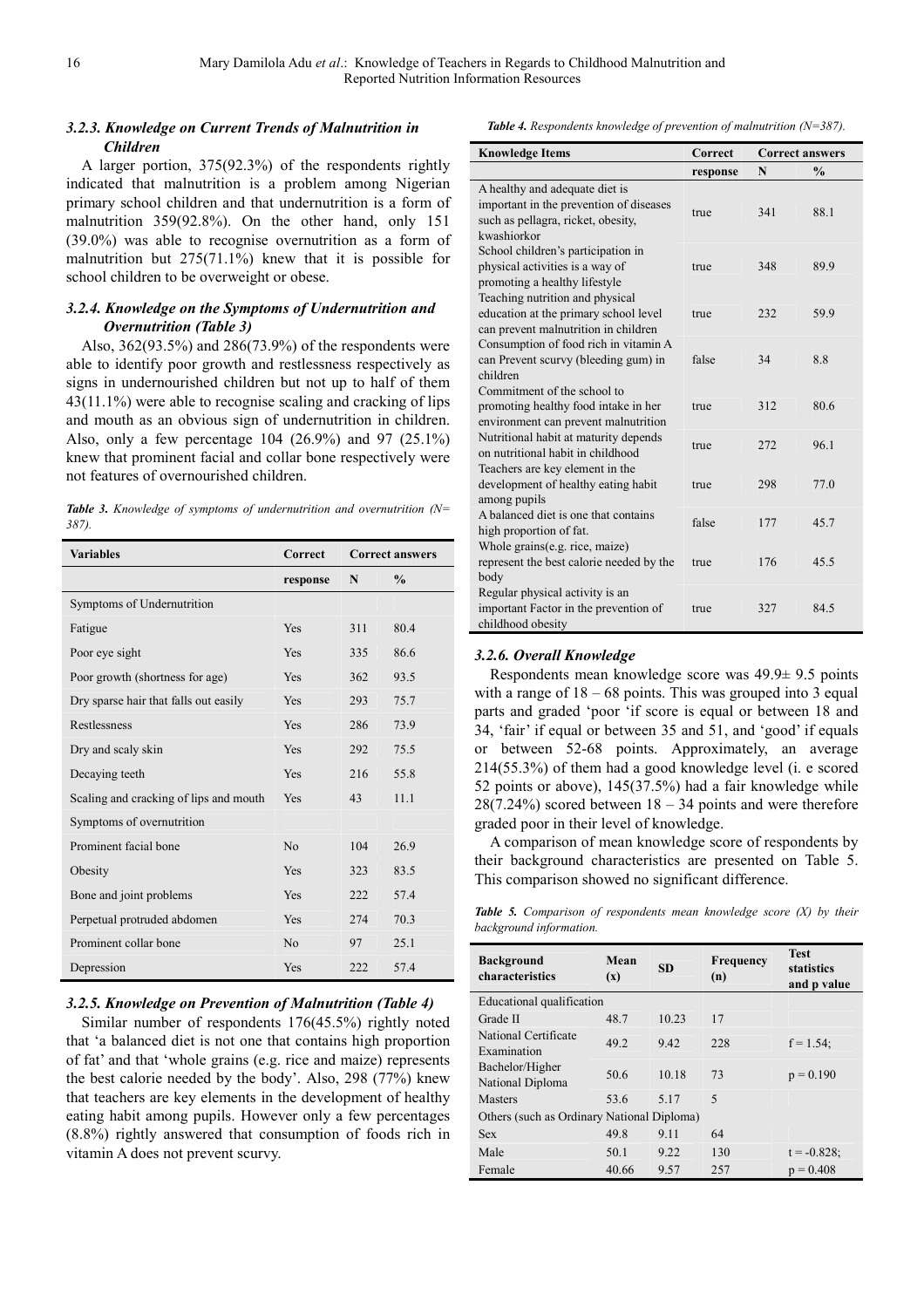| <b>Background</b><br>characteristics | Mean<br>$(\mathbf{x})$ | <b>SD</b> | <b>Frequency</b><br>(n) | <b>Test</b><br>statistics<br>and p value |  |
|--------------------------------------|------------------------|-----------|-------------------------|------------------------------------------|--|
| Type of school                       |                        |           |                         |                                          |  |
| Public                               | 49.93                  | 9.44      | 282                     | $t = -0.041$ ;                           |  |
| Private                              | 49.98                  | 9.53      | 105                     | $p = 0.967$                              |  |
| Teaching experience (years)          |                        |           |                         |                                          |  |
| $1 - 9$                              | 51.10                  | 9.00      | 207                     |                                          |  |
| $10 - 19$                            | 48.50                  | 9.56      | 116                     | $f = 2.327$ ;                            |  |
| $20 - 29$                            | 48.68                  | 9.80      | 59                      | $p = 0.740$                              |  |
| $30 - 39$                            | 50.80                  | 16.41     | 5                       |                                          |  |

#### *3.3. Resources for Nutrition Information*

The most mentioned resources for nutrition information was handbook 311 (80.4%), followed by the media whose order of use includes; television 273 (70.5%), radio 242 (62.5%) and newspaper 228(58.9%). Approximately half, 190(49.1%) of the respondent reported getting information on nutrition issues from their trainings at tertiary education. The web based resources, 100 (25.8%) was the least mentioned.

### **4. Discussion**

#### *4.1. Malnutrition Knowledge*

Approximately, an average of the respondents in this study had a good knowledge of malnutrition and related issues. However, the fact that the percentage of teachers with good knowledge level were only an average proved a lack of fundamental information as there were some questions that were rightly answered by only a few percentage of the participants. For instance not up to half of the respondents knew that high consumption of protein rich foods is not a risk factor for kwashiorkor in children. This is consistent with a study in Accra Ghana, where kwashiorkor remains endemic and was attributed to lack of knowledge about the nutrition needs of young children [16]. This lack of knowledge on the importance of adequate intake of protein in children may inhibit participants' ability to encourage food providers for school children (e.g parents, food vendors) to adequately provide foods rich in protein content for the consumption of children.

Likewise, majority never knew that undernutrition can result into frequent infections (such as malaria, diarrhea). This finding is comparable to the report of Food and Agricultural Organisation, 2005 study on dietary knowledge, attitude and practices which reveals that undernutrition was not generally recognised as a risk factor for diseases, except in acute cases, and the idea of a good diet preventing illness was not widespread [17]. Other basic questions where a larger number of respondents lack knowledge includes; consumption of foods rich in vitamin A does not prevent scurvy in children, overnutrition as a form of malnutrition. Moreover, only a few numbers of participants were able to recognise scaling and cracking of lips and mouths as an obvious symptom of malnutrition in children and that overnourished children are not likely to

present with prominent facial and collar bone. There were no published studies that assessed the knowledge levels on these questions.

The knowledge level of teachers about malnutrition is very important because teachers with sufficient information can help develop a healthy community; as early habits for a healthy community with healthy individuals are formed firstly in schools through pupils' interaction with their teachers and it continues on [18]. Studies have shown that teachers use their knowledge base of subject matter for decision making. When teachers themselves lack the understanding of ideas, they are unable to provide experiences and activities that guide students' progress towards the understanding of such ideas [19], therefore sound teachers' subject content knowledge positively influence decision on strategies of assessment, implementation of curriculum and curriculum development [20].

Meanwhile, the highest educational qualification for majority of the respondents (58.9%) was the National Certificate of Education (NCE) - the minimum qualification for primary school teachers in Nigeria [21]. However, a few (4.5%) of the respondents indicated that their highest educational qualification was the teachers Grade II certificate. The current finding is in line with the findings of a study that stated that teachers with Grade II certificate are still found among the qualifications of teachers in Nigerian Primary Schools in many states in the country [22]. The current study found that knowledge score among respondent increases with higher educational qualification where those was grade II qualification had the lowest overall score. This might affect their ability to effectively orientate the pupils on nutrition issues as teachers' qualifications significantly determine the quality of teaching and education provided to the young children [23]. Therefore stakeholders in education should always endeavor to organise refresher courses and sponsor teachers for further training to equip them with improved knowledge and training skills.

#### *4.2. Nutrition Resources*

Handbook**,** the media and trainings at the higher institution were the foremost mentioned nutrition resources. These sources especially the handbook is more likely to discuss current recommendations and it is a readily available and reliable guidance on nutrition issues [24]. However, the web based resources which are now a very accessible source of nutrition and health information [25] was only indicated by a few of the respondents. This shows that teachers need to be educated on the usefulness of exploring the internet to support their self-training on nutrition information which will help them educate their students on nutrition issues.

This study was carried out in only one of the 774 LGAs in Nigeria hence it is not generalizable. However it has provided useful information that can guide policy and highlighted the need to carry out similar studies in the other geopolitical zones especially the northern part of Nigeria where malnutrition in children is predominant.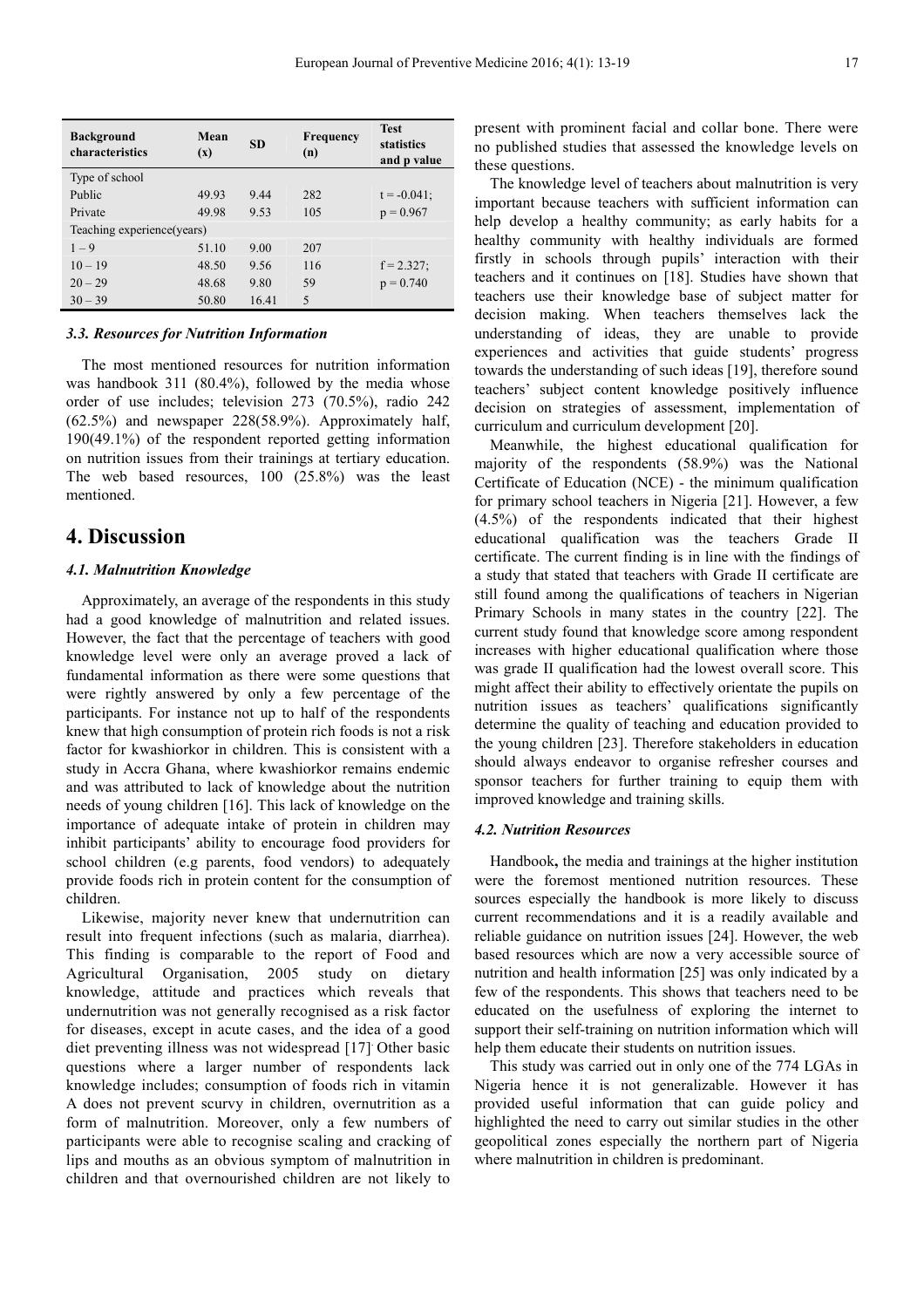# **5. Conclusion**

The percentage of teachers found with good knowledge on childhood malnutrition is not optimal. This could affect the quality of information teachers give to pupils in their role as nutrition educators and implementers of school based malnutrition prevention programs. There should be provision for regular and continued education training to increase the percentage of teachers with adequate knowledge on malnutrition especially in the areas where there is gap (such as in the current trends, symptoms, effects and prevention of malnutrition). Also, it is of utmost importance that relevant and modern textbooks on nutrition be provided for teachers use especially for the preparation of subject curriculum. These training and resources stand to increase their knowledge on issues relating to childhood malnutrition. These measures are required in order to fully utilize schools as a setting for prevention of malnutrition among children.

## **Acknowledgement**

Special thanks go to the head teachers in all the schools where data were collected and teachers who responded to the questionnaire.

# **Authors' Contributions**

MD and IO conceived the study; MD, IO and KT participated in research design. MD and KT participated in data collection. MD, IO and KT participated in data analysis and interpretation. MD wrote the first draft of the manuscript. IO and KT gave critical contribution in the review of the manuscript. All authors read and approved the final manuscript.

# **References**

- Monika B, Mercedes O. Malnutrition: quantifying the health impact at national and local levels. *Environmental Burden of Disease Series*. 2005. Geneva, Switzerland: World Health Organisation.
- [2] Pelletier DL, Frongillo EA Jr., Schroeder DG, Habicht J.P. A methodology for estimating contribution of malnutrition to child mortality in developing countries. *J Nutr*. 1994; 124 Suppl: S2106-22.
- [3] World Food Programme. Food and Nutrition Handbook 2000. Rome. World Food Programme.
- [4] Food and Agricultural Organisation. Nutrition education in primary schools 2005; Vol. 1: The Reader. Rome: FAO. Available at http://www.fao.org/3/a-a033e.pdf.
- [5] Story M, Nanney MS, Schwartz MB. Schools and obesity prevention: creating school environments and policies to promote healthy eating and physical activity. *Milbank Q* 2009 Mar; 87(1): 71 – 100. Doi: 10.111/i. 1468-0009- 2009.00548\_x.
- [6] Bundy D, Shaeffer S, Jukes M, et al. ''School based health and nutrition programs''. ''Diseases control priorities in developing countries  $(2^{nd}$  edition), 1901 – 1108. New York: *Oxford University Press* DOI: 10.1596/978-0-821-36179-  $5/Chpt - 58$ .
- [7] Kandiah J and Jones C. Nutrition knowledge and food choices of elementary school children. *Early Child Development and Care* 2002; 172(3): 269 – 273.
- [8] Friel S, Kelleher C, Campbell P, Nolan G. Evaluation of the nutrition education at primary school (NEAPS) programme. *J Public Health Nutrition*, 1999; 4: 549 –555.
- [9] Belansky ES, Romaniello C, Morin C, et al. Adapting and implementing long term nutrition and physical activity curriculum to a rural, low income, biethnic community. *J Nutr Educ Behav* 2006; 38: 106 – 113.
- [10] Bandura A. Observational learning. In *Social foundations of thought and action: A social cognitive theory*. Englewood Cliffs, NJ: Prentice Hall. 1986 (169 – 195).
- [11] Bronfenbrenner M. The ecology of human development. Experiment by nature and design. Harvard University Press; 1979. P. 21.
- [12] Kubik MY, Lytle LA, Hannan PJ, Story M, Perry CL. Food related beliefs, eating behaviour and classroom food practices of middle teachers. *Journal of School Health*, 2002; 72: 339 – 345.
- [13] Darling Hammond, L. Teacher quality and student achievement: A review of state policy evidence. Washington DC: centre for the study of teaching policy, University of Washington. (Research Report; 1999: R-99-1).
- [14] Verloop N, Van Driel J, Meijer P, Teacher's knowledge and the knowledge of teaching. *Int Jour Educ research* 2001; 35(5): 442-461.
- [15] Ofovwe GE and Ofili AN. Knowledge, Attitude and Practice of School Health Programme among head teachers of primary schools in Egor Local Government of Edo State, Nigeria*. Ann Afr Med* 2007; 6:99-103. Available from: http://www. Annalsafrmed.org/text.asp?2007/6/3/99/55726.Doi:10.4103/1 596.55726.
- [16] McGadney-Douglass BF, Douglass RL, Garrison ER, Antwi P and B Owusu. Social and behavioural characteristics of longterm survivors of kwashiorkor in Ghana. Annual Meeting, African Studies Association, Philadelphia, Pennysylvania, USA; 1999.
- [17] Food and Agricultural Organisation. Knowledge, attitude, perceptions and practices: a study on nutrition (children under five years and pregnant and lactating women) in the project ''*Improving household food security and nutrition in Luapula Valley, Zambia''*, Project 2002; GCP/ZAM/052/BEL.
- [18] Sezenler A. and Caglar M. What is the role of education technologies in increasing information levels on nutrition among primary school teachers? TOJET 2007; 6(4): 91-95.
- [19] Harlen, W. and James, M. Assessment and learning: differences and relationships between formative and summative assessment, Assessment in Education 1997; 4: 365-79.